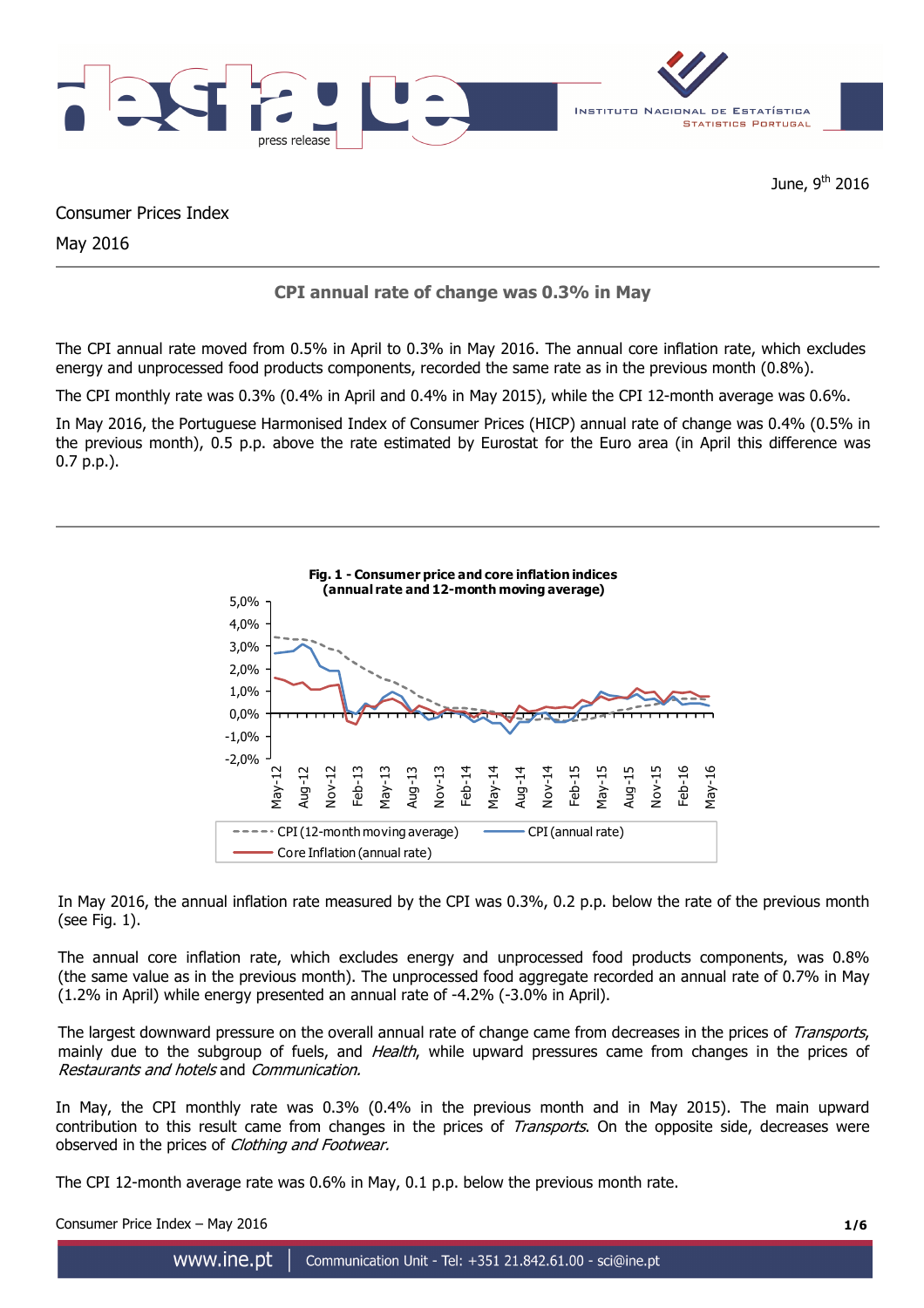

In May 2016, the HICP annual rate was 0.4% (0.5% in the previous month) while the HICP monthly rate was 0.4% (0.1 p.p. below the rate of May 2015).

In April, the annual rate of change of the Portuguese HICP was 0.7 p.p. higher than the annual rate of change for the Euro area. That difference is estimated to have decreased to 0.5 p.p. in May 2016.

The HICP 12-month average rate was 0.6% in May (the same value as in April).



## **Housing Rents**

In May the monthly rate of change of the average value of rents by net area for the whole country was nil (0.1% in the previous month).

The main increase was recorded in the Madeira region (0.1%), while the Açores region recorded the main decrease (-0.1%).

The annual change rate of the housing rents for the whole country was 1.8% in May. The main increase was observed in the Açores region (3.3%) and all the other regions presented positive rates.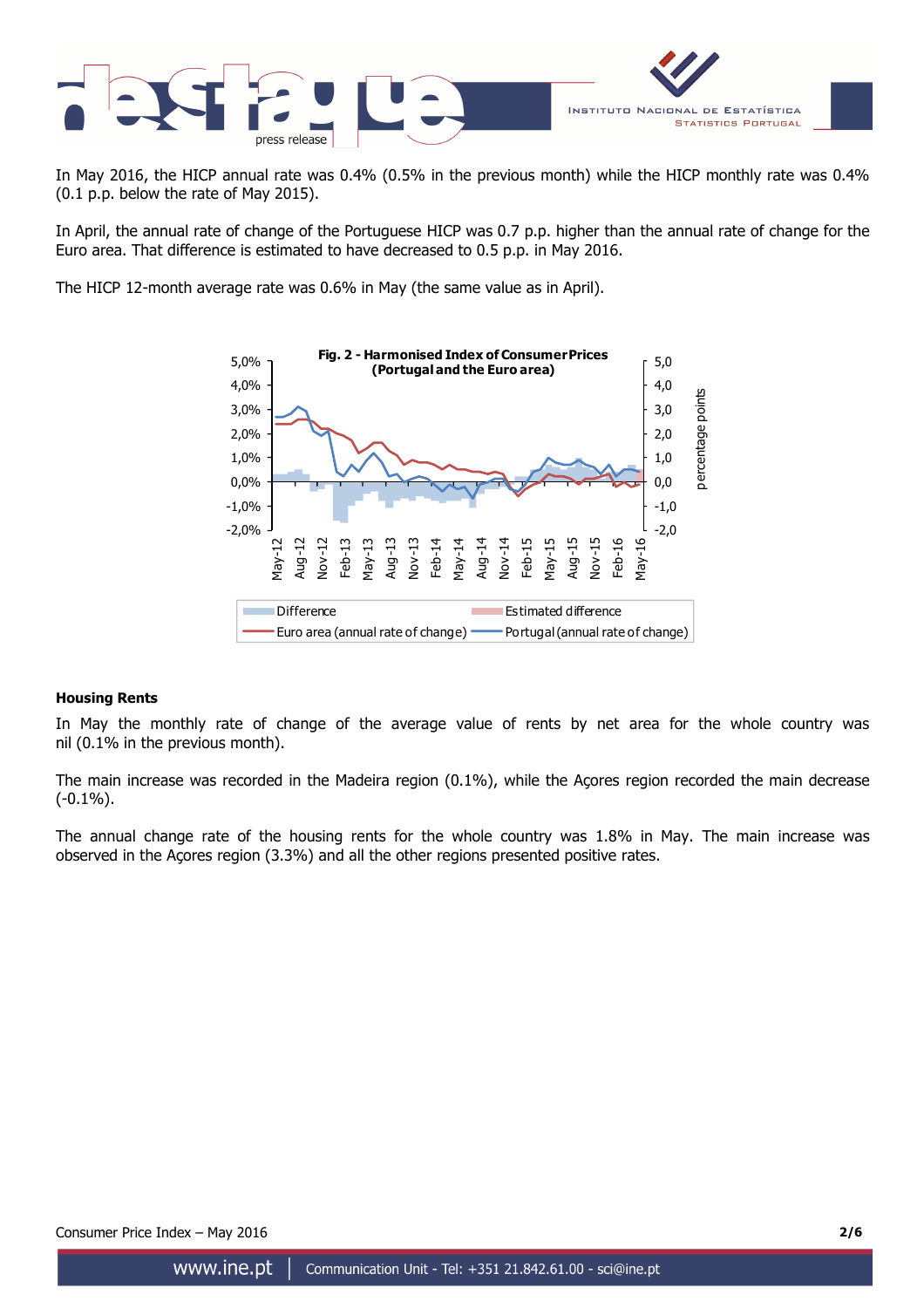



## **Consumer Price Index**

I

The Consumer Price Index (CPI) measures the change over time of the prices of a certain basket of goods and services bought by a "typical" consumer. The CPI has been designed to capture price changes and not to measure price levels.

The CPI is updated every year with the most recent information on prices and quantities. The 2016 CPI weighting structure and the sample of goods and services included in the basket are a result of the combination of three fundamental sources of information: results of the Portuguese National Accounts complemented with the Household Budget Survey and the Census for more detailed levels of expenditure. Administrative data is also used.

The CPI is compiled through the aggregation of seven regional price indexes and the goods and services included in the index are grouped according to the COICOP classification.

## **Table 1: CPI - COICOP Divisions**

| 01 | Food and non-alcoholic beverages                                      | 07 | <b>Transports</b>                |
|----|-----------------------------------------------------------------------|----|----------------------------------|
| 02 | Alcoholic beverages and tobacco                                       | 08 | Communications                   |
| 03 | Clothing and footwear                                                 | 09 | Recreation and culture           |
| 04 | Housing, water, electricity, gas and other fuels                      | 10 | Education                        |
| 05 | Furnishings, household equipment and routine maintenance of the house | 11 | Restaurants and hotels           |
| 06 | Health                                                                | 12 | Miscellaneous goods and services |
|    |                                                                       |    |                                  |

<sup>1</sup>COICOP: Classification Of Individual Consumption by Purpose

### **Monthly rate**

The monthly rate is the change in the index of a certain month compared with the index of the previous month expressed as a percentage. Although up-to-date, this measure can be affected by seasonal and other effects.

#### **Annual rate**

The annual rate is the change in the index of a certain month compared with the index of the same month in the previous year expressed as a percentage. In the presence of a stable seasonal pattern, seasonal effects do not influence this measure.

#### **12-month average rate**

The 12-month average rate is the change in the average index of one year compared with the average index of the previous year expressed as a percentage. This moving average is less sensitive to transient changes in prices.

### **Core inflation index (all items CPI excluding unprocessed food and energy products)**

The core inflation index is compiled by excluding the prices of unprocessed food and energy products from the all items CPI. The primary objective of this index is to capture the underlying inflation pressures in the economy.

#### **Harmonised Index of Consumer Prices**

The Harmonised Index of Consumer Prices (HICP) is compiled in each member state of the European Union for the purposes of inflation comparisons across EU countries, as required by the Treaty on European Union<sup>1</sup>. This index plays an important role as a guideline for the achievement of the European System of Central Banks primary objective: price stability. In 1998, the European Central Bank adopted the HICP as "the most appropriate price measure" for its definition of price stability in the Euro area $^2$ .

With the release of the January 2016 HICP, the index reference period changed to  $2015 = 100$ , in line with the procedure adopted at European level: Council Regulation (EU) 2015/2010 of the Commission of 11 November 2015, as regards the common index reference period for the harmonised index of consumer prices. The new regulation is based on the need to "ensure the comparability and relevance of the HICP" as a result of "changes to the sub-index classification of the HICP and the alignment of sub-indices that have been linked to the HICP after the introduction of 2005 = 100". The historical information available on the previous base (2005 = 100) was thus replaced. More detailed information on the new reporting period can be found at http://ec.europa.eu/eurostat/web/hicp/methodology/reference-year-2015.

1<br>Article 109j and protocol on the convergence criteria referred to in that article.

<sup>2</sup> A stability oriented monetary policy strategy for the ESCB". ECB press notice released on 13 October 1998.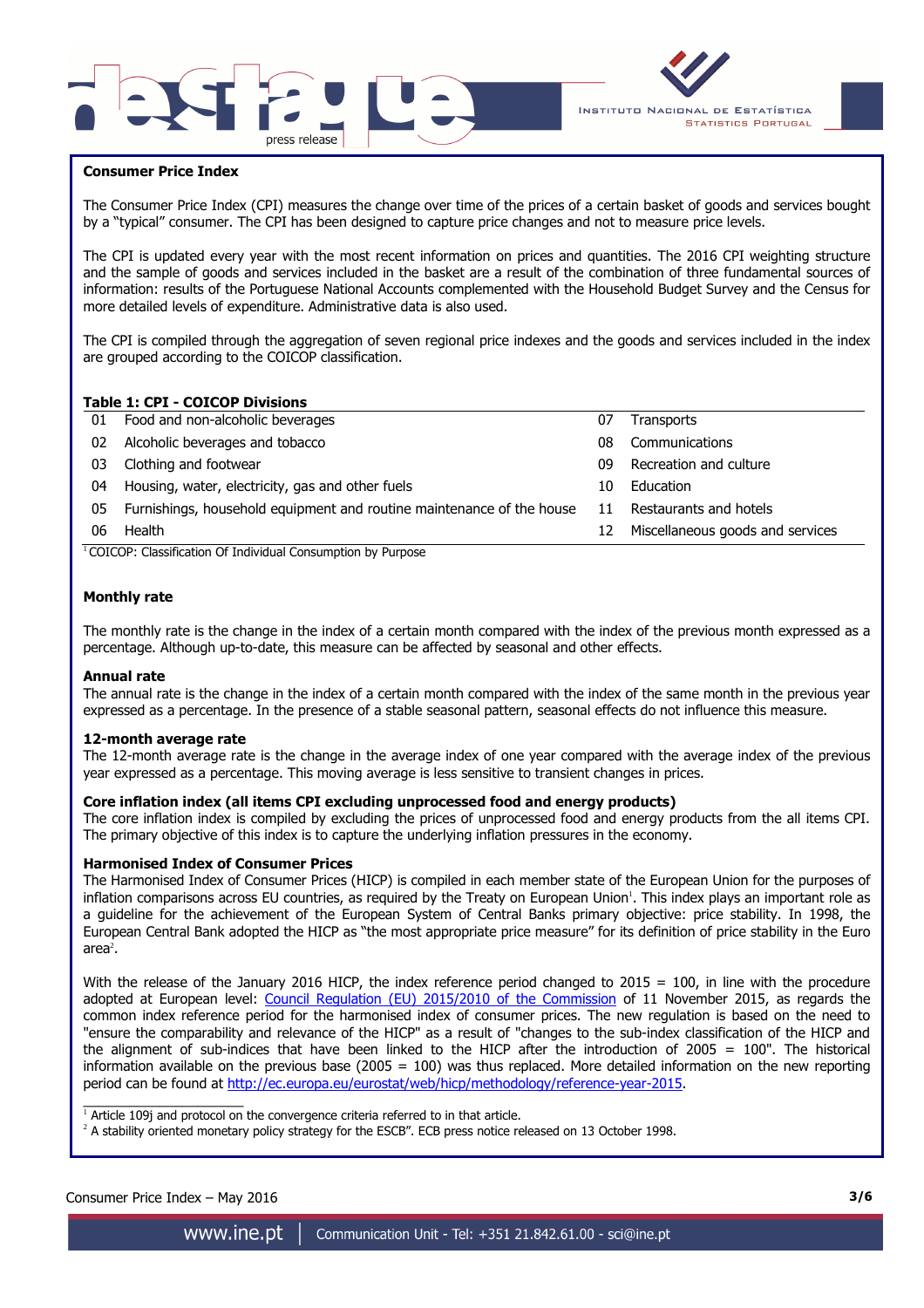

INSTITUTO NACIONAL DE ESTATÍSTICA **STATISTICS PORTUGAL** 

The HICP is produced in each Member State following a harmonized methodology developed by experts in the field of price statistics, under the "Price Statistics Working Group" and related Task Forces. From the methodological point of view, there are no major differences between the HICP and CPI. However, the different scope of coverage leads to differences in the weighting structure, mainly in Restaurants and hotels. This is mostly an effect of the inclusion of non-residents expenditure ("tourists") in the HICP and the corresponding exclusion from the CPI.

Additional information on the methodology of the HICP is available at http://ec.europa.eu/eurostat/web/hicp.

## **Table 2: CPI and HICP 2016 weighting structure**

|    | <b>COICOP divisions</b>                                               | <b>CPI</b> | <b>HICP</b> |
|----|-----------------------------------------------------------------------|------------|-------------|
| 01 | Food and non-alcoholic beverages                                      | 207,9      | 200,2       |
| 02 | Alcoholic beverages and tobacco                                       | 40,2       | 39,4        |
| 03 | Clothing and footwear                                                 | 69,0       | 70,1        |
| 04 | Housing, water, electricity, gas and other fuels                      | 102,7      | 97,0        |
| 05 | Furnishings, household equipment and routine maintenance of the house | 62,4       | 60,9        |
| 06 | Health                                                                | 63,4       | 60,8        |
| 07 | Transport                                                             | 139,6      | 137,9       |
| 08 | Communication                                                         | 36,8       | 34,7        |
| 09 | Recreation and culture                                                | 72,2       | 61,0        |
| 10 | Education                                                             | 16,7       | 15,7        |
| 11 | Restaurants and hotels                                                | 85,5       | 123,7       |
| 12 | Miscellaneous goods and services                                      | 103,6      | 98,5        |
| 00 | All items                                                             | 1000       | $1000^2$    |

<sup>1</sup> COICOP: Classification Of Individual Consumption by Purpose.

 $2$  Due to rounding, the sum of the parts may not add exactly to 1000.

## **Presentation of data and rounding rules**

Since the release of the January 2013 CPI indices are published with base 100 in the year 2012.

Due to rounding procedures, those indices may not reproduce exactly the published rates of change. However, it should be noted that the published rates prevail.

In this press release the descriptive analysis is based on rounded values to one decimal.

## **Next press release**

The June 2016 CPI/HICP will be released on July 12<sup>th</sup> 2016.

Consumer Price Index – May 2016 **4/6**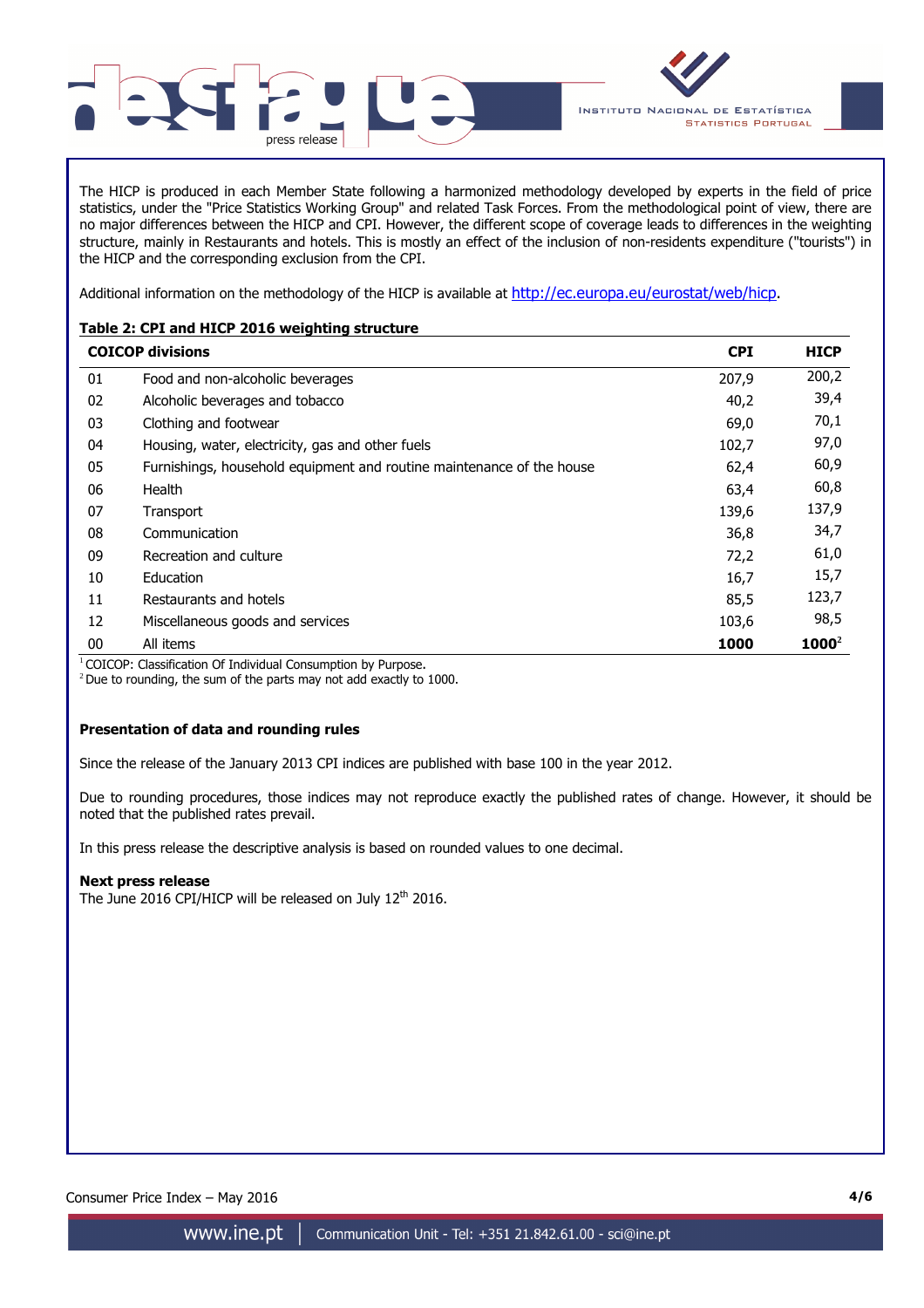

| <b>Annex:</b>   |                     | CPI rate of change (index division and all items CPI) |                                                                    |         |         |                 |                                |         |         |      |      |         |                                |  |  |  |  |  |
|-----------------|---------------------|-------------------------------------------------------|--------------------------------------------------------------------|---------|---------|-----------------|--------------------------------|---------|---------|------|------|---------|--------------------------------|--|--|--|--|--|
|                 |                     |                                                       |                                                                    |         |         |                 | Index divisions <sup>(1)</sup> |         |         |      |      |         | <b>All-items</b><br><b>CPI</b> |  |  |  |  |  |
|                 | 01                  | 02                                                    | 03                                                                 | 04      | 05      | 06              | 07                             | 08      | 09      | 10   | 11   | 12      |                                |  |  |  |  |  |
|                 | Annual average rate |                                                       |                                                                    |         |         |                 |                                |         |         |      |      |         |                                |  |  |  |  |  |
| 2013            | 1.94                | 4.05                                                  | $-3.31$                                                            | 2.15    | $-0.51$ | 1.49            | $-2.32$                        | 0.45    | 0.41    | 1.18 | 1.65 | $-0.61$ | 0.27                           |  |  |  |  |  |
| 2014            | $-1.34$             | 3.09                                                  | $-2.11$                                                            | 2.22    | $-0.38$ | 0.66            | $-1.20$                        | 1.10    | $-1.49$ | 0.43 | 0.97 | $-0.46$ | $-0.28$                        |  |  |  |  |  |
| 2015            | 1.01                | 4.09                                                  | $-2.02$                                                            | 0.23    | 0.67    | 0.41            | $-0.99$                        | 4.12    | $-0.63$ | 0.65 | 1.31 | 0.42    | 0.49                           |  |  |  |  |  |
|                 |                     |                                                       |                                                                    |         |         |                 | Annual rate                    |         |         |      |      |         |                                |  |  |  |  |  |
| 2014 May        | $-2.33$             | 2.14                                                  | $-1.65$                                                            | 2.15    | $-0.83$ | 0.29            | $-0.52$                        | 1.58    | $-1.18$ | 0.41 | 0.65 | $-0.72$ | $-0.44$                        |  |  |  |  |  |
| June            | $-2.53$             | 2.88                                                  | $-1.45$                                                            | 2.32    | $-1.00$ | 0.74            | 0.15                           | 0.36    | $-1.80$ | 0.40 | 0.62 | $-0.63$ | $-0.42$                        |  |  |  |  |  |
| July            | $-3.05$             | 3.11                                                  | $-7.45$                                                            | 2.15    | $-0.77$ | 0.81            | 0.09                           | 0.37    | $-1.94$ | 0.36 | 0.84 | 0.22    | $-0.87$                        |  |  |  |  |  |
| August          | $-3.17$             | 3.38                                                  | $-0.67$                                                            | 2.18    | $-0.34$ | 0.71            | 0.58                           | 0.39    | $-0.99$ | 0.37 | 1.28 | $-0.24$ | $-0.36$                        |  |  |  |  |  |
| September       | $-2.19$             | 3.70                                                  | $-0.98$                                                            | 2.34    | $-0.60$ | 0.81            | $-1.09$                        | $-0.14$ | $-2.41$ | 0.37 | 1.94 | $-0.63$ | $-0.37$                        |  |  |  |  |  |
| October         | $-0.63$             | 3.17                                                  | $-2.20$                                                            | 2.62    | 0.72    | 0.39            | $-1.39$                        | 0.68    | $-1.46$ | 0.57 | 1.63 | $-0.70$ | 0.00                           |  |  |  |  |  |
| November        | $-0.53$             | 3.13                                                  | $-1.63$                                                            | 2.40    | 1.15    | 0.46            | $-1.84$                        | 0.27    | $-1.72$ | 0.57 | 1.44 | $-0.42$ | 0.02                           |  |  |  |  |  |
| December        | $-0.38$             | 3.09                                                  | $-1.84$                                                            | 1.92    | 1.12    | 0.32            | $-4.38$                        | 0.28    | $-1.24$ | 0.60 | 1.64 | $-0.48$ | $-0.36$                        |  |  |  |  |  |
| 2015 January    | $-0.13$             | 3.09                                                  | $-1.48$                                                            | 1.05    | 0.99    | 0.34            | $-4.21$                        | 1.19    | $-1.32$ | 0.60 | 1.34 | $-0.55$ | $-0.39$                        |  |  |  |  |  |
| February        | 0.01                | 3.19                                                  | $-1.84$                                                            | 0.20    | 0.84    | 0.65            | $-2.78$                        | 2.80    | $-1.52$ | 0.60 | 1.78 | $-0.85$ | $-0.21$                        |  |  |  |  |  |
| March           | 0.29                | 2.60                                                  | $-1.99$                                                            | 0.32    | 0.76    | 0.59            | $-0.26$                        | 3.63    | $-0.93$ | 0.54 | 1.98 | $-0.61$ | 0.31                           |  |  |  |  |  |
| April           | 1.18                | 4.04                                                  | $-2.44$                                                            | 0.50    | 0.64    | 0.50            | $-1.40$                        | 3.55    | $-1.40$ | 0.49 | 1.89 | $-0.02$ | 0.40                           |  |  |  |  |  |
| May             | 2.07                | 5.07                                                  | $-2.54$                                                            | 0.48    | 0.60    | 0.56            | 1.04                           | 3.58    | $-0.82$ | 0.50 | 1.57 | $-0.02$ | 0.95                           |  |  |  |  |  |
| June            | 1.95                | 4.91                                                  | $-3.44$                                                            | 0.62    | 0.78    | 0.49            | $-0.20$                        | 4.90    | $-0.53$ | 0.51 | 1.54 | 0.02    | 0.80                           |  |  |  |  |  |
| July            | 1.53                | 4.97                                                  | $-2.86$                                                            | 0.24    | 1.15    | 0.34            | $-0.42$                        | 4.98    | $-0.48$ | 0.59 | 1.43 | 0.41    | 0.77                           |  |  |  |  |  |
| August          | 1.71                | 4.36                                                  | $-2.65$                                                            | 0.05    | 1.14    | 0.47            | $-1.83$                        | 4.96    | $-0.42$ | 0.58 | 1.51 | 1.08    | 0.66                           |  |  |  |  |  |
| September       | 1.98                | 4.28                                                  | $-0.23$                                                            | $-0.22$ | 1.19    | 0.29            | $-1.11$                        | 5.53    | $-0.54$ | 0.59 | 1.03 | 1.02    | 0.88                           |  |  |  |  |  |
| October         | 1.27                | 3.89                                                  | $-0.90$                                                            | $-0.32$ | $-0.10$ | 0.19            | $-0.85$                        | 4.77    | $-0.54$ | 0.93 | 0.95 | 1.60    | 0.63                           |  |  |  |  |  |
| November        | 0.36                | 4.31                                                  | $-1.68$                                                            | $-0.16$ | $-0.01$ | 0.18            | 0.36                           | 4.73    | 0.81    | 0.95 | 0.51 | 1.69    | 0.64                           |  |  |  |  |  |
| December        | 0.00                | 4.32                                                  | $-2.28$                                                            | 0.04    | 0.05    | 0.28            | $-0.09$                        | 4.93    | 0.21    | 0.93 | 0.23 | 1.33    | 0.40                           |  |  |  |  |  |
| 2016 January    | 0.21                | 4.37                                                  | 0.16                                                               | $-0.07$ | 0.77    | $-0.01$         | 0.04                           | 5.31    | 0.98    | 0.91 | 0.60 | 1.60    | 0.78                           |  |  |  |  |  |
| February        | $-0.62$             | 4.06                                                  | $-0.23$                                                            | 0.59    | 1.14    | $-0.19$         | $-1.28$                        | 3.95    | 1.90    | 0.92 | 0.15 | 1.09    | 0.40                           |  |  |  |  |  |
| March           | $-0.73$             | 4.38                                                  | 0.02                                                               | 0.62    | 1.22    | $-0.16$         | $-1.43$                        | 3.30    | 1.26    | 0.93 | 1.77 | 0.90    | 0.45                           |  |  |  |  |  |
| April           | 0.09                | 2.41                                                  | 0.04                                                               | 0.69    | 0.89    | $-0.92$         | $-0.93$                        | 2.95    | 0.74    | 0.94 | 1.99 | 0.43    | 0.48                           |  |  |  |  |  |
| May             | $-0.10$             | 2.27                                                  | $-0.76$                                                            | 0.65    | 0.67    | $-0.98$         | $-1.29$                        | 2.76    | 0.94    | 0.94 | 2.19 | 0.50    | 0.33                           |  |  |  |  |  |
| <b>Symbols:</b> | £.<br>estimated     |                                                       | Po provisional                                                     |         |         | x not available |                                |         |         |      |      |         |                                |  |  |  |  |  |
| Note:           |                     |                                                       | (1) The names of the divisions are given in the explanatory notes. |         |         |                 |                                |         |         |      |      |         |                                |  |  |  |  |  |

 $\sim$  $\sim$ 

Source:

INE - Portugal

Consumer Price Index – May 2016 **5/6**